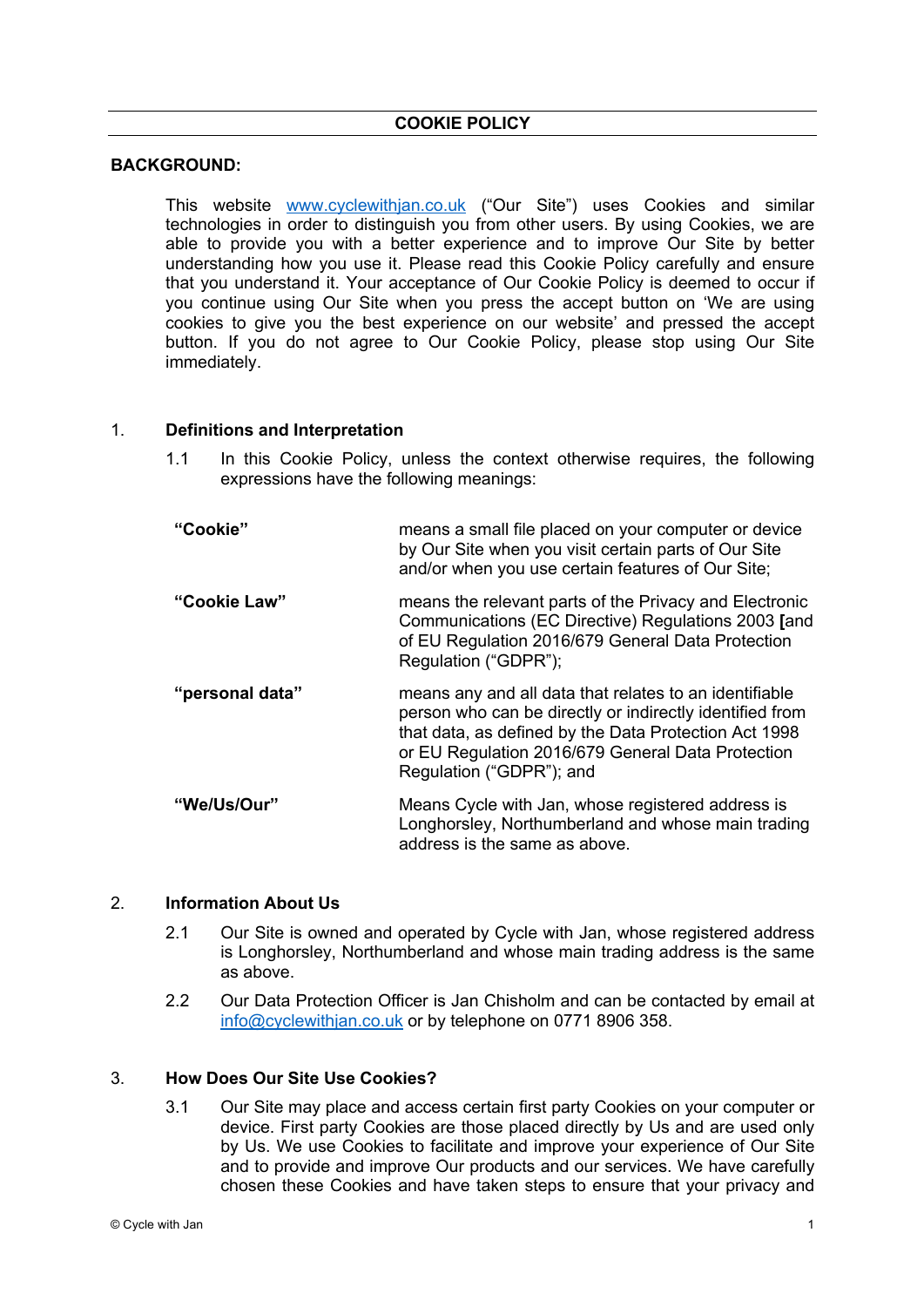personal data is protected and respected at all times.

- 3.2 By using Our Site, you may also receive certain third-party Cookies on your computer or device. Third party Cookies are those placed by websites, services, and/or parties other than Us. No third-party cookies are used on Our Site however, for more details, please refer to section 4 below.
- 3.3 All Cookies used by and on Our Site are used in accordance with current Cookie Law. We may use some or all of the following types of Cookie:
	- 3.3.1 Strictly Necessary Cookies

A Cookie falls into this category if it is essential to the operation of Our Site, supporting functions such as logging in, your shopping basket, and payment transactions.

#### 3.3.2 Analytics Cookies

It is important for Us to understand how you use Our Site, for example, how efficiently you are able to navigate around it, and what features you use. Analytics Cookies enable us to gather this information, helping Us to improve Our Site and your experience of it.

3.3.3 Functionality Cookies

Functionality Cookies enable Us to provide additional functions to you on Our Site such as personalisation and remembering your saved preferences. Some functionality Cookies may also be strictly necessary Cookies, but not all necessarily fall into that category.

### 3.3.4 Targeting Cookies

It is important for Us to know when and how often you visit Our Site, and which parts of it you have used (including which pages you have visited and which links you have visited). As with analytics Cookies, this information helps us to better understand you and, in turn, to make Our Site and advertising more relevant to your interests. **[**Some information gathered by targeting Cookies may also be shared with third parties.

# 3.3.5 Third Party Cookies

Third party Cookies are not placed by Us; instead, they are placed by third parties that provide services to Us and/or to you. Third party Cookies may be used by advertising services to serve up tailored advertising to you on Our Site, or by third parties providing analytics services to Us (these Cookies will work in the same way as analytics Cookies described above).

# 3.3.6 Persistent Cookies

Any of the above types of Cookie may be a persistent Cookie. Persistent Cookies are those which remain on your computer or device for a predetermined period and are activated each time you visit Our Site.

### 3.3.7 Session Cookies

Any of the above types of Cookie may be a session Cookie. Session Cookies are temporary and only remain on your computer or device from the point at which you visit Our Site until you close your browser. Session Cookies are deleted when you close your browser.

3.4 Cookies on Our Site are not permanent and will expire after: (\_ga 2 years,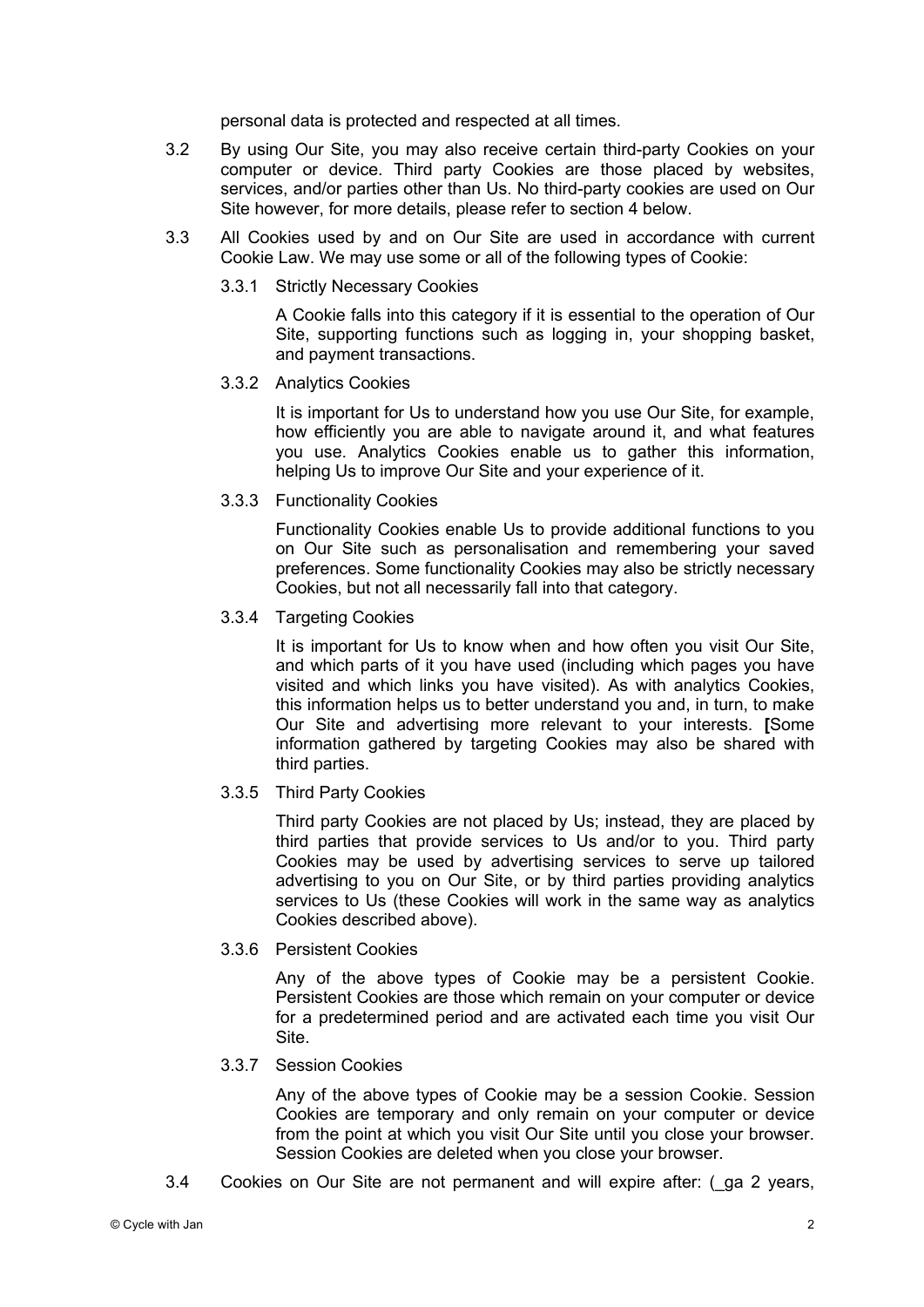gid 24 hours, gat 1 minute PHPSESSID 30 minutes).

- 3.4.1 For more details of the personal data that We collect and use, the measures we have in place to protect personal data, your legal rights, and our legal obligations, please refer to our Privacy Policy at https://cyclewithjan.crg1.co.uk/wp-content/uploads/2022/06/Cycle-with-Jan-Privacy-Policy.pdf
- 3.5 For more specific details of the Cookies that We use, please refer to the table below.

### 4. **What Cookies Does Our Site Use?**

|  | 4.1 |  |  |  | The following first party Cookies may be placed on your computer or device: |
|--|-----|--|--|--|-----------------------------------------------------------------------------|
|--|-----|--|--|--|-----------------------------------------------------------------------------|

| <b>Name of Cookie</b> | <b>Purpose &amp; Type</b>                                                                                                                                      | <b>Strictly Necessary</b> |
|-----------------------|----------------------------------------------------------------------------------------------------------------------------------------------------------------|---------------------------|
| _gid                  | Google Analytics Usage                                                                                                                                         | ves                       |
| <u>_g</u> a           | Google Analytics Usage                                                                                                                                         | ves                       |
| gat                   | <b>Google Analytics Usage</b>                                                                                                                                  | yes                       |
| <b>PHPSESSID</b>      | Refers to a session stored on the web server.<br>No information is stored in the user's browser<br>and this cookie can only be used by the<br>current web site | ves                       |

- 4.2 Our Site uses analytics services provided by Google Analytics. Website analytics refers to a set of tools used to collect and analyse anonymous usage information, enabling Us to better understand how Our Site is used. This, in turn, enables Us to improve Our Site and the products and services offered through it. You do not have to allow Us to use these Cookies, however whilst Our use of them does not pose any risk to your privacy or your safe use of Our Site, it does enable Us to continually improve Our Site, making it a better and more useful experience for you.
- 4.3 The analytics service(s) used by Our Site use(s) analytics Cookies to gather the required information.
- 4.4 The analytics service(s) used by Our Site use(s) the following analytics Cookies:

| <b>Name of Cookie</b> | <b>Purpose &amp; Type</b>        | <b>Provider</b> | <b>Strictly Necessary</b> |
|-----------------------|----------------------------------|-----------------|---------------------------|
| gid                   | Google Analytics<br>Usage        | Google          | yes                       |
| _ga                   | <b>Google Analytics</b><br>Usage | Google          | yes                       |
| _gat                  | Google Analytics<br>Usage        | Google          | yes                       |

# 5. **Consent and Control**

5.1 Before Cookies are placed on your computer or device, you will be shown a pop-up requesting your consent to set those Cookies. By giving your consent to the placing of Cookies you are enabling Us to provide the best possible experience and service to you. You may, if you wish, deny consent to the placing of Cookies unless those Cookies are strictly necessary; however certain features of Our Site may not function fully or as intended. You will be